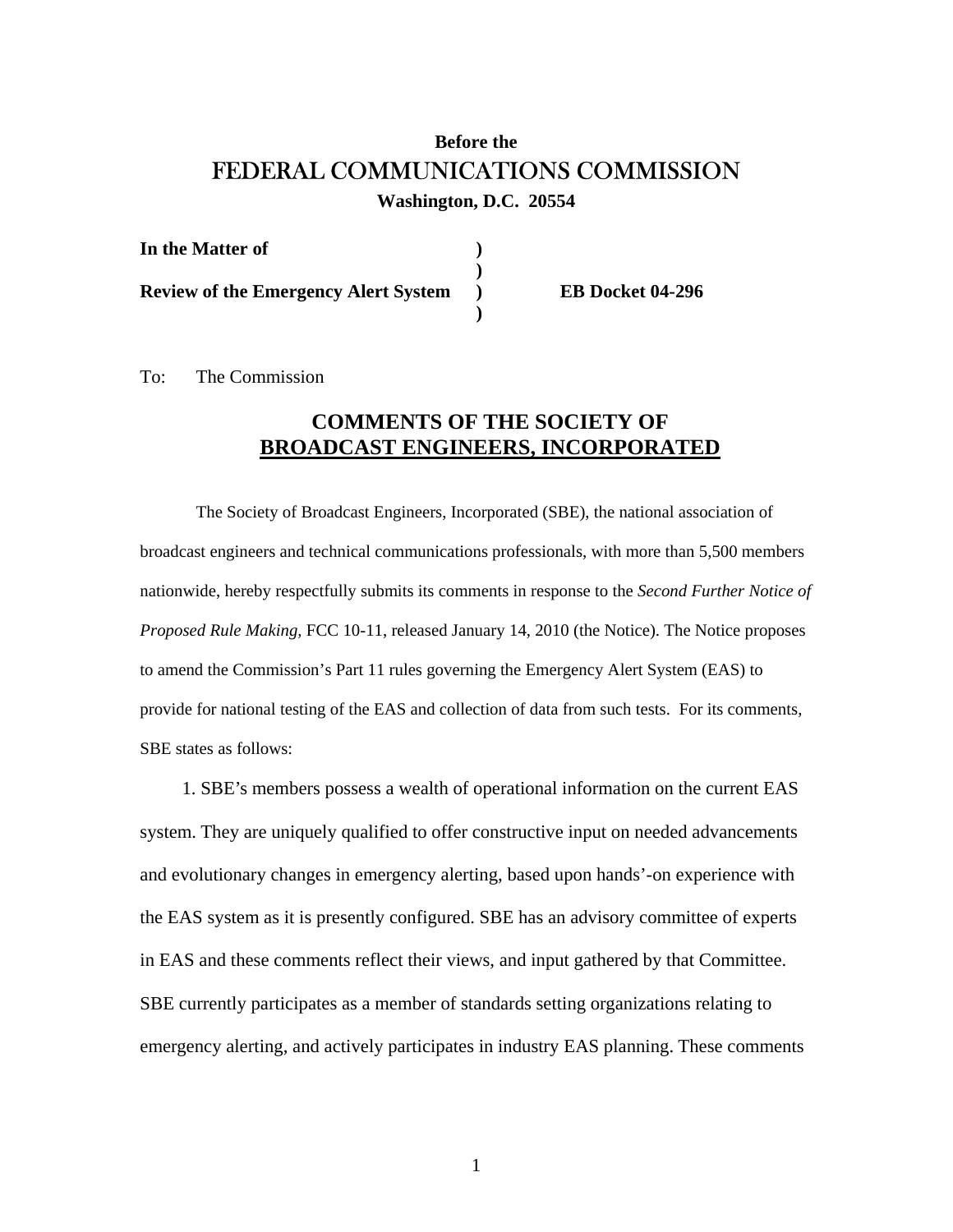are the result of extensive, refereed discussions of members of SBE's Emergency Alert System Advisory Committee.

 2. SBE is supportive of national EAS tests. The utility of EAS has been questioned from time to time by some in the broadcast industry, and successful national tests may quell some of that controversy. It seems obvious that absent periodic national EAS tests, there is no way to determine how effective EAS will be during a wide-area emergency in which access to the public by the President is a necessity. For this reason, national EAS tests are long overdue. The system should be tested in a comprehensive manner periodically.

 3. While SBE encourages the implementation of national EAS testing, it is constrained to admonish the Commission, in the process of enacting EAS rules, to be sensitive to the imposition of substantial additional regulatory or financial burdens on broadcasters. The current economic conditions, which have been particularly difficult for radio and television broadcasters, make it a uniquely inopportune time to impose additional regulatory or expense burdens on broadcast licensees. Additional regulatory obligations imposed by Commission regulation are not conducive to voluntary EAS participation, and therefore the outcome of this proceeding can (but need not) be selfdefeating. In this same vein, SBE recognizes that effective EAS performance necessitates scrupulous compliance by broadcasters with certain EAS regulatory requirements and careful attention to accurate monthly EAS tests, etc. However, the Commission's history of zealous enforcement in this area, and the fact that EAS tests have been a frequent source of monetary forfeitures for the Commission's enforcement Bureau, serve as a discouragement to broadcast station participation in EAS. For these reasons, SBE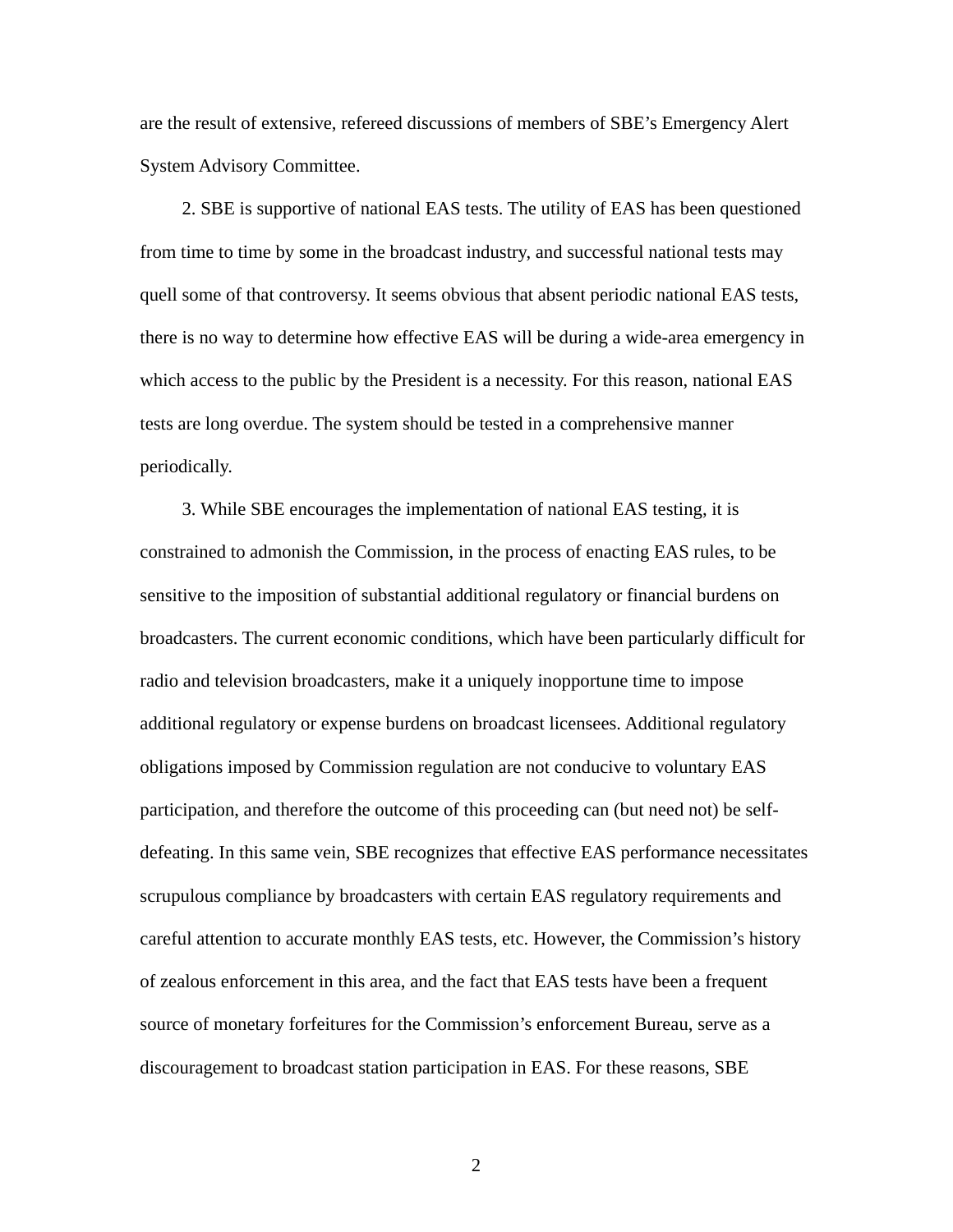recommends that National EAS tests should be viewed by the industry, and the Commission should treat them, as national "exercises", rather than as "tests". The emphasis should be on encouraging participation, and as a public/private "partnership" of entities involved in a program for the common good, not as a program that will result in Commission sanctions for relatively minor errors or omissions by participants acting in good faith.

 4. Turning to the operational aspects of the Notice, the Commission, at paragraph 25, asks for comment on the specific language of the proposed rule and whether or not it is sufficient in order to ensure an adequate framework for the conduct of national tests implemented by the Commission in collaboration with FEMA and other Federal partners. The proposed rule states, in part, that "Such [national] tests will consist of the delivery by FEMA to PEP/NP stations of a coded EAS message, including EAS header codes, Attention Signal, Test Script, and EOM code. The coded message shall utilize EAS test codes as designated by the Commission's rules or such other EAS codes as the agencies conducting the test deem appropriate." This is unclear. SBE cannot determine from this whether or not the test will involve sending an EAT alert following the EAN alert to replicate a real alert sequence. If so, that fact should be included in the proposed rule.

 5. The Notice, at paragraph 26, proposes to implement the national EAS tests on a yearly basis, and seeks comment on this proposed timetable. SBE believes that a yearly test is adequate, and agrees with the Commission that such should be done on different dates each year, in order to avoid complacency. Part of the problem with the current weekly and monthly tests is that the public becomes somewhat dulled to these tests. Changing the date for the annual national test each year will retain some of the sense of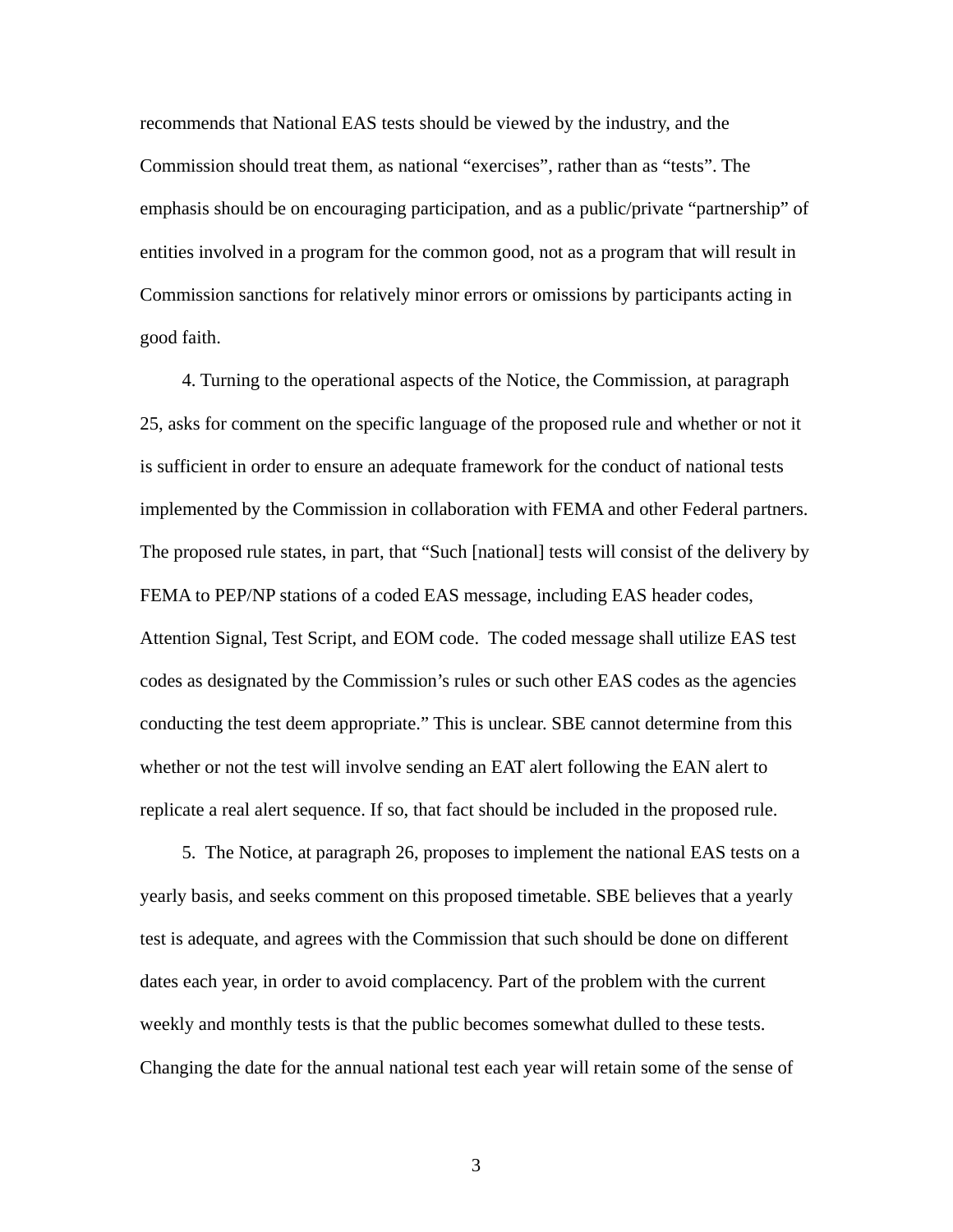spontaneity that a national test should have. Similarly, at paragraph 27, the Commission proposes a two-month notice period prior to the National EAS Test. Two months is adequate prior notice for this event. Paragraph 28 proposes that the annual National test would replace the required monthly test for the month in which it occurs. It would be unnecessary and overly burdensome to require an RMT during the same month each year that the National EAS Test is run. The National Test should clearly supersede and obviate the need for an RMT for that month.

6. At paragraph 29 of the Notice, in connection with national testing, the Commission proposes to require that EAS participants record and submit to the Commission test-related diagnostic information, as follows:

[F]or each alert received from each message source monitored at the time of the national test: (1) whether they received the alert message during the designated test; (2) whether they retransmitted the alert; and (3) if they were not able to receive and/or transmit the alert, their 'best effort' diagnostic analysis regarding the cause or causes for such failure. We also anticipate asking EAS Participants to provide us with a description of their station identification and level of designation (PEP, LP-1, etc.); the date/time of receipt of the EAN message by all stations; the date/time of PEP station acknowledgement of receipt of the EAN message to FOC; the date/time of initiation of actual broadcast of the Presidential message; the date/time of receipt of the EAT message by all stations; who they were monitoring at the time of the test, and the make and model number of they EAS equipment that they utilized.

Though the Commission did not specifically request comment on this information the Commission proposes to request from stations after the tests, SBE suggests that it is not realistic for the Commission to ask for this volume of information. In one respect, it asks for information that many EAS participants will not be able to provide. At many stations, the principal data that such broadcasters will have available is what is shown on the EAS unit printout. SBE recommends that the Commission request only the date and time that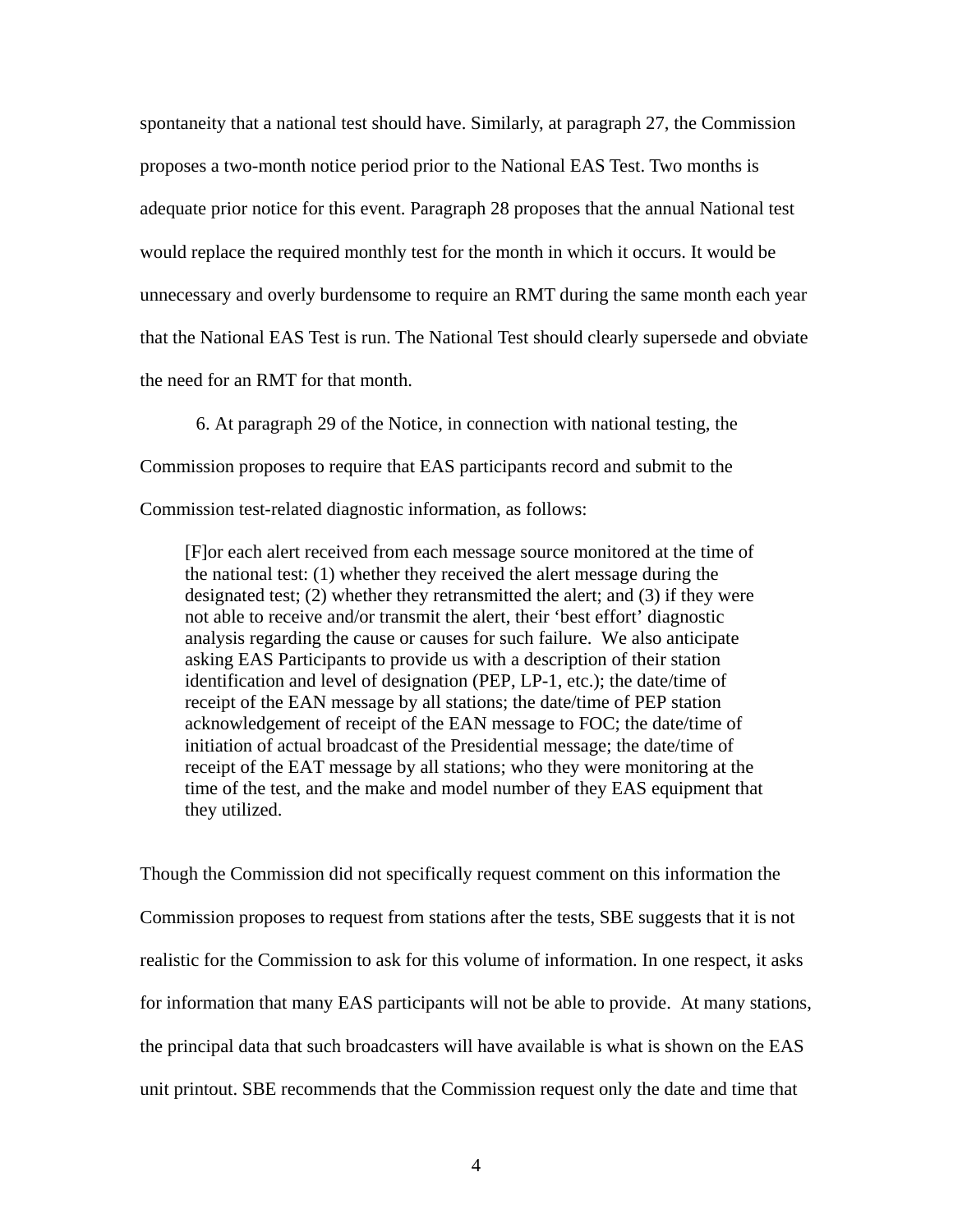the alert was received; the date and time that the alert ended (i.e. when the EOM was received); and the station from which the alert was received. This should be provided to the Commission for all instances of the alert that were received, including any latent relayed alerts. It is further suggested that, within the response mechanism, the opportunity should exist for the EAS participant to provide additional comments, such as the audio quality received or the nature of any noted anomalies, though such should of course not be mandatory. Finally, it is suggested that the make and model of EAS equipment used is a matter that is within the discretion of the individual station and the Commission should not have any interest in that data, other than a requirement that the equipment be approved through the normal equipment authorization program.

 7. Additionally, it is noted that the Commission is requesting "the date/time of receipt of the EAT message." It is unclear whether the Commission and FEMA intend to send an EAN message followed by a totally separate EAT message. An EAN alert is terminated by an EOM code, not an EAT code. Perhaps what was intended was that the date and time of the EOM following the EAN should be reported to the Commission. However, if the Commission and FEMA intend to send two alerts as part of the National EAS exercise (an EAN alert followed by a separate EAT alert), then the public awareness announcements and information provided to EAS Participants should make this clear.

8. The Notice, at Paragraph 30, proposes to require that the information above should be provided to the Commission no more than thirty (30) days following the test date, and that this information be made publicly available. In SBE's view, a 30-day reply window is adequate.

9. The Notice, at paragraph 31, states that the Commission believes that it is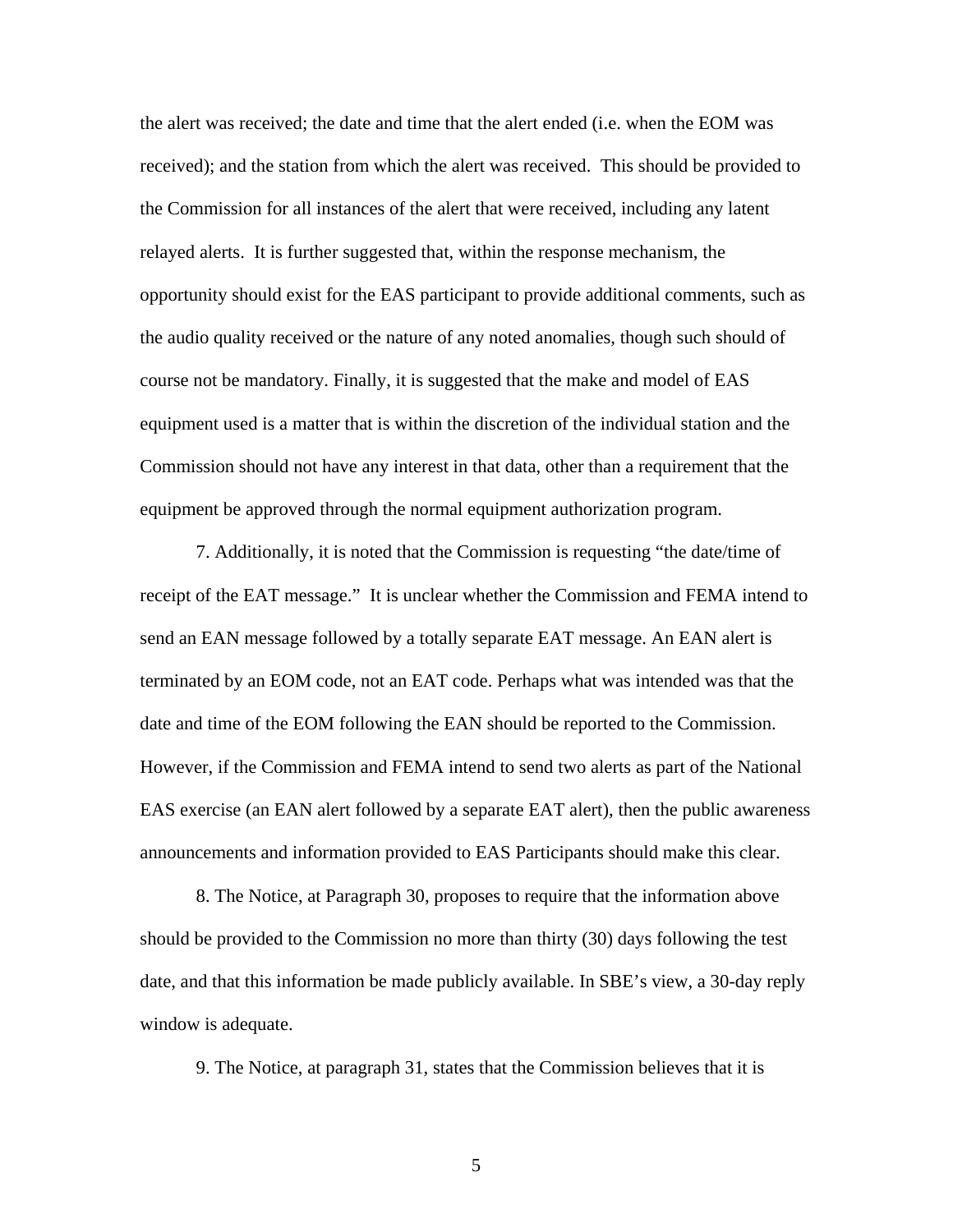unnecessary to specifically state in the rule that the Commission will coordinate with FEMA on a regular basis. However, it nonetheless asks whether this should in fact be written into the rule. SBE suggests that coordination with FEMA should be mentioned in the rule, as a means of describing the comprehensive nature of the national EAS tests. This is, we believe, a transparency issue. SBE also broadly supports the involvement of broadcasters, broadcast associations and EAS equipment manufacturers in this process as well; the national tests should illustrate a broad public and private partnership to support the next generation of EAS.

 10. Paragraph 32 of the Notice states that it has been brought to the Commission's attention that different ENDEC manufacturers may have programmed their devices to receive and transmit EANs in different ways, which may affect the ability of some ENDECs to properly relay an EAN. SBE assures the Commission that the difference in how these ENDECs are programmed can result in breaks in the EAS daisy chain. This is one of the dangers of this system architecture, and it is a weak point in the system. It could impact the relay of an EAN test message during a national EAS test because, if an LP station's EAS unit fails to recognize an EAN it receives from a PEP station due to its decoder requiring a FIPS code, then the EAN will not be passed on. As to what actions the Commission should take to address this problem prior to a national test, SBE suggests that the Commission should conduct conformance lab testing and limited field testing of all currently-approved and fielded EAS units to determine each unit's true reaction to an incoming EAN message. The laboratory tests should first identify the actual issues with each given EAS unit. The Commission should then meet with the EAS unit's manufacturer (if it is still in business; some original manufacturers are not), to determine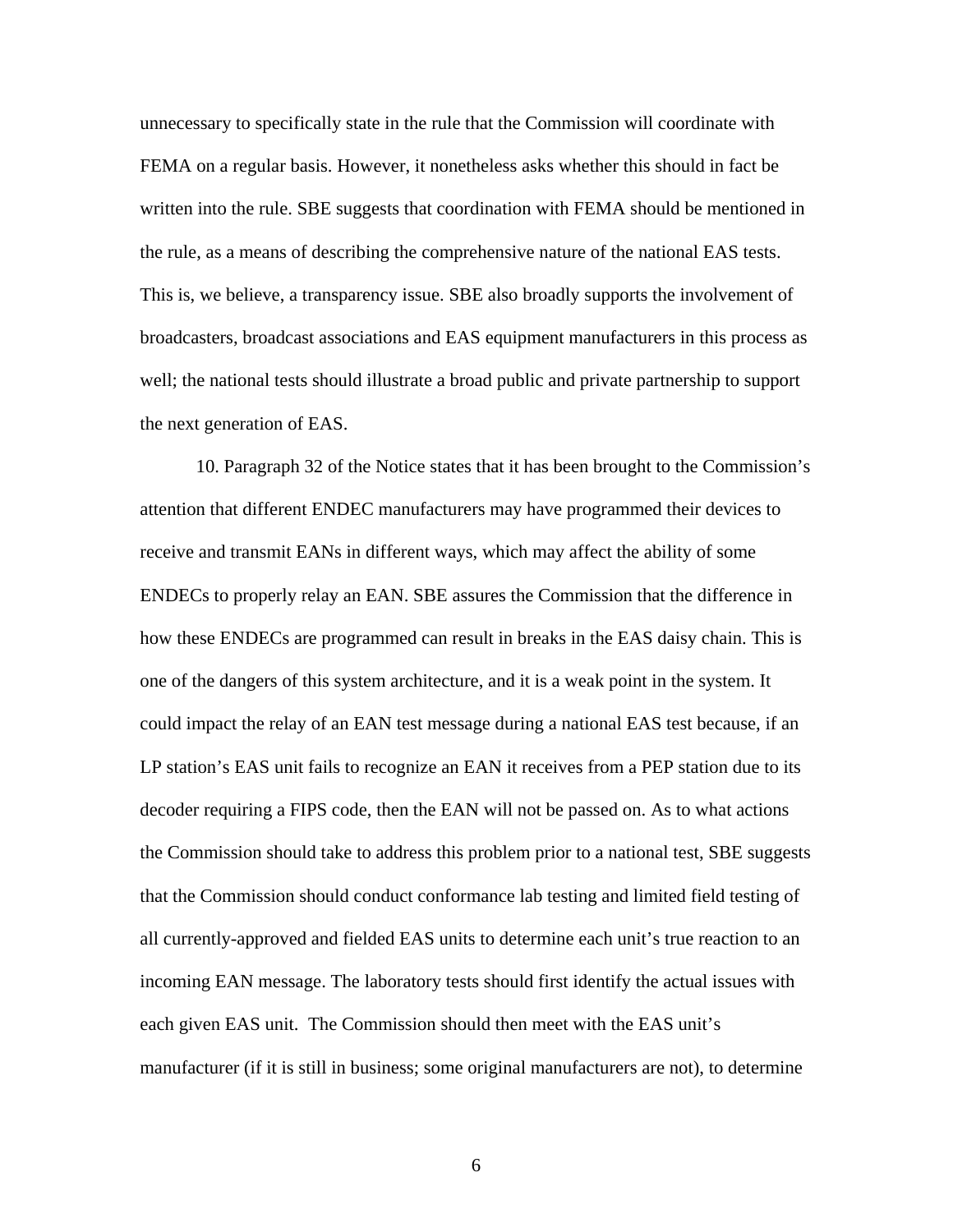solutions either globally or in individual EAS units. Depending on the outcome of the testing recommended herein, the Commission should consult with manufacturers as to what solutions are actually possible and practical, such as, for example**,** a requirement that all ENDECs relay an EAN message irrespective of any FIPS code.

 11. As to the cost of implementing such requirements prior to a national test, the equipment manufacturers will have to provide cost estimates. However, because not all original EAS equipment manufacturers are still in business, correcting issues in EAS units from those manufacturers, or implementing new Commission-mandated equipment changes may not be possible without incurring substantial expense. National level FIPS codes may not be feasible in existing hardware.

 12. Finally, as to non-regulatory actions the Commission might take, SBE suggests that a public/private FCC Advisory Committee should be established and maintained on an ongoing basis, to solicit and assess input from EAS participants and others in the EAS community regarding this and other EAS issues, along the model of the former EAS National Advisory Committee.

Therefore, the foregoing considered, the Society of Broadcast Engineers,